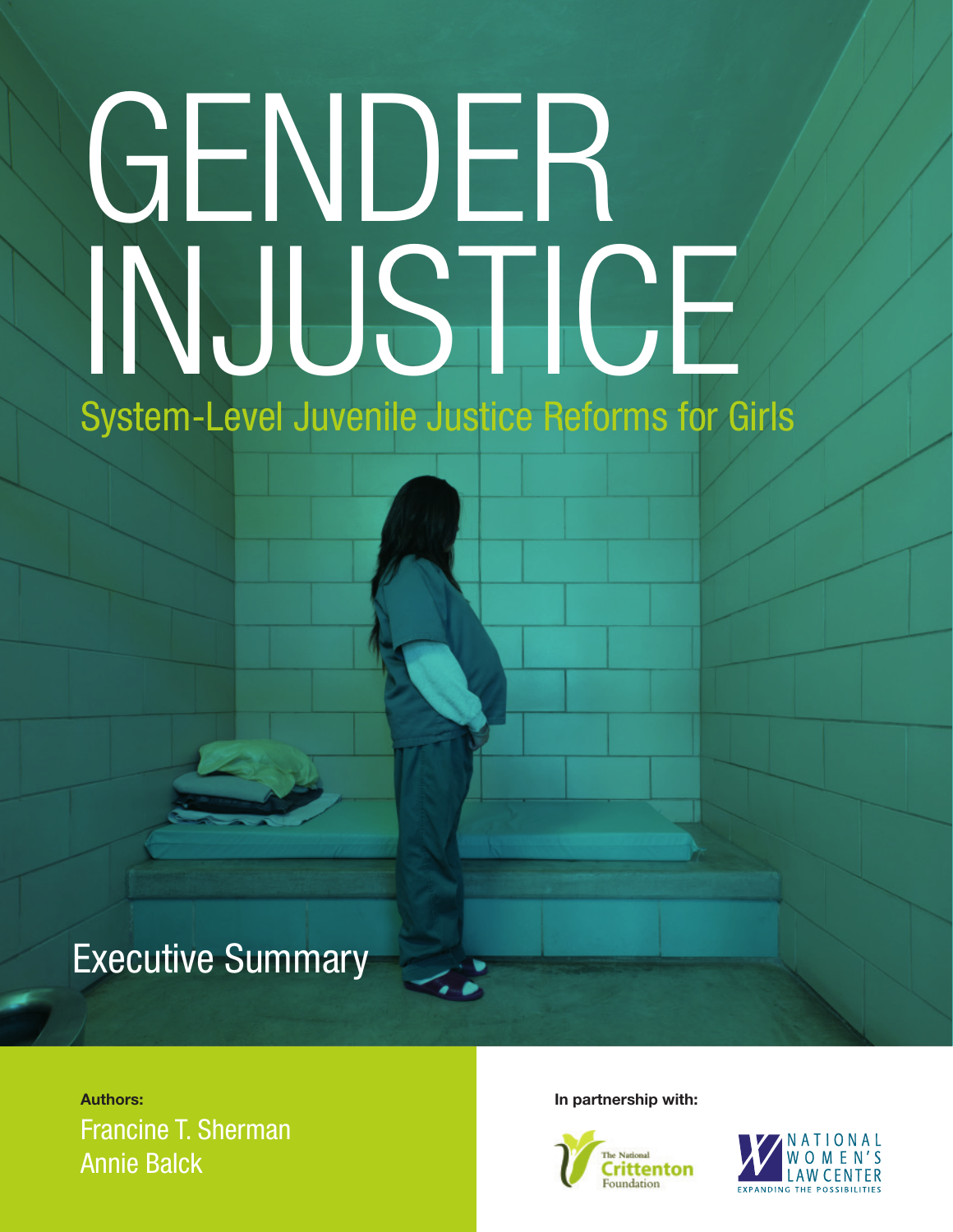Every day in the U.S., abused and traumatized girls enter and are pushed through the justice system. Despite decades of attention, the proportion of girls in the juvenile justice system has increased and their challenges have remained remarkably consistent, resulting in deeply rooted, systemic gender injustice. Even in the midst of the current "developmental era" of reform, juvenile justice systems are routinely failing to modify promising system reforms for girls or even to collect data on how girls are affected by the problems systems seek to remedy.

Despite overall declining juvenile arrest rates, in the last two decades, girls' share of the juvenile justice system increased at all stages of the juvenile justice process:



**Arrests increased 45 percent**  (from 20 to 29 percent);



**Court caseload increased 40 percent**  (from 20 to 28 percent);



**Detentions increased 40 percent** (from 15 to 21 percent);

**Post-adjudication probation increased 44 percent** (from 16 to 23 percent); and



**Post-adjudication placement increased 42 percent** (from 12 to 17 percent).

The traumatic and unhealthy social environments in which many girls live result in behaviors that are criminalized or are mishandled by other systems, resulting in girls' entry into the juvenile justice system. Once girls are there, misguided processes pull them deeper into a system that is not built to help, heal, or respond to girls' developmental needs, and often actually worsens girls' situations.

This process is built on structural gender inequality and is particularly harsh on girls of color and LBQ/GNCT (lesbian, bisexual, questioning/gender non-conforming, transgender) girls.

Systems fail across the board to understand and address the needs of girls as part of juvenile justice reforms, but the needs of certain groups of girls warrant particular focus—pregnant and parenting girls, girls who run away, girls who are victims of sex trafficking, and the very many girls who are victims of in-home and community violence and abuse. For too many girls, adversity in their homes, communities, and in the way they experience society is traumatizing. This trauma, with its attendant psychological, emotional, and physical difficulties, long-term health complications, and adversity in adulthood, plays a particularly powerful role for girls and young women:



**45 percent of girls in an Adverse Childhood Experience (ACE) study of justice-involved youth had experienced 5 or more ACEs;**



**31 percent of girls had experienced in-home sexual abuse;** 

**84 percent had experienced family violence; and**



**girls reported sexual abuse at 4.4 times the rate of boys.**

Yet for these girls and others, the current justice system responds to behaviors caused by trauma and abuse with punishment and fails to offer girls effective solutions and a healthy path forward.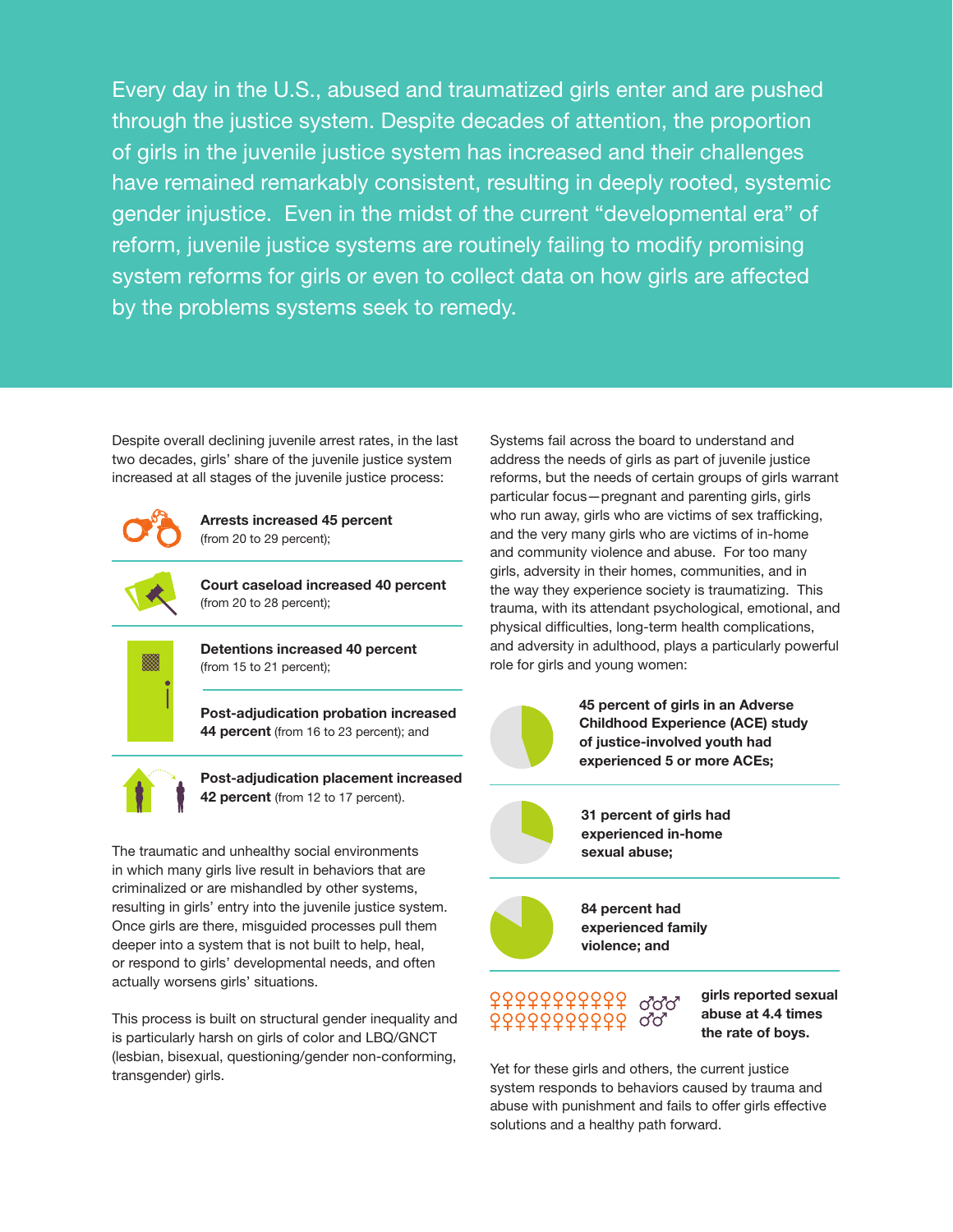## Developmental System Reform Recommendations for Girls

In jurisdictions around the country, a developmental approach to juvenile justice reform is taking hold. If jurisdictions intentionally apply this developmental approach to girls, justice systems will meet girls' needs, treat them fairly, and reduce their justice system involvement—finally moving girls off of the sidelines of reform so they can truly benefit from change.

#### Recommendation 1

**Stop Criminalizing Behavior Caused by Damaging Environments that Are Out of Girls' Control**

- • Decriminalize offenses common to girls living in traumatic social contexts to prevent girls from entering the justice system.
- • Train law enforcement to respond supportively to girls in need and avoid arrest.
- • Use a child welfare—not juvenile justice—approach by retaining crossover girls in the child welfare system whenever possible and encouraging cross-system collaboration.
- Stop punishing girls for living in chaotic and violent homes by reforming mandatory and pro-arrest domestic violence laws and diverting girls involved in domestic violence.
- • Treat sexually exploited girls as victims by decriminalizing "prostitution" for minors and diverting sexually exploited girls from the juvenile justice system.
- Prohibit detention of girls for status offenses and eliminate the valid court order (VCO) exception.
- • Revise school policies to support girls in need, eliminating zero tolerance policies, revising truancy policies, and limiting school-based arrests and court referrals.

#### Recommendation 2

**Engage Girls' Families throughout the Juvenile Justice Process** 

- • Use family engagement strategies as tools for both prevention and intervention, working to resolve girls' family issues that often result in delinquency and status offenses.
- Incorporate Family Team Meetings and other family engagement tools into targeted diversion for girls.
- • Ensure family engagement strategies are used with girls in the justice system who are pregnant and parenting, for whom family engagement is particularly critical.

#### Recommendation 3

**Use Pre-Petition Diversion to Provide "Off-Ramps" from the Formal Justice System for Girls Living in Traumatic Social Contexts** 

- Increase utilization of diversion as a way to assist struggling girls and prevent deeper justice involvement.
- Target diversion to offense categories common to girls and ensure it is pre-petition and short-term.
- Design diversion programs so they offer a realistic opportunity to address the immediate issue raised by the offense.
- • Ensure diversion does not net-widen, pulling girls into the system who would otherwise be left alone and whose issues would be best resolved without formal system involvement.

#### Recommendation 4

**Don't Securely Detain Girls for Offenses and Technical Violations that Pose No Public Safety Threat and Are Environmentally-Driven**

- Analyze data to assess how girls enter and move through detention in order to understand the processes that result in unnecessary detention of girls.
- • Target reforms at deeply embedded juvenile justice practices that affect high numbers of girls—warrants and technical violations of probation, for example—and recognize that detention is often triggered by behaviors that are directly connected to girls' experiences of trauma, such as running away and rules violations.
- Implement specific practice innovations that reduce detention for girls, such as reception centers, respite care, cross-system collaboration to expand placement and service options, and reduction of lengths of stay.